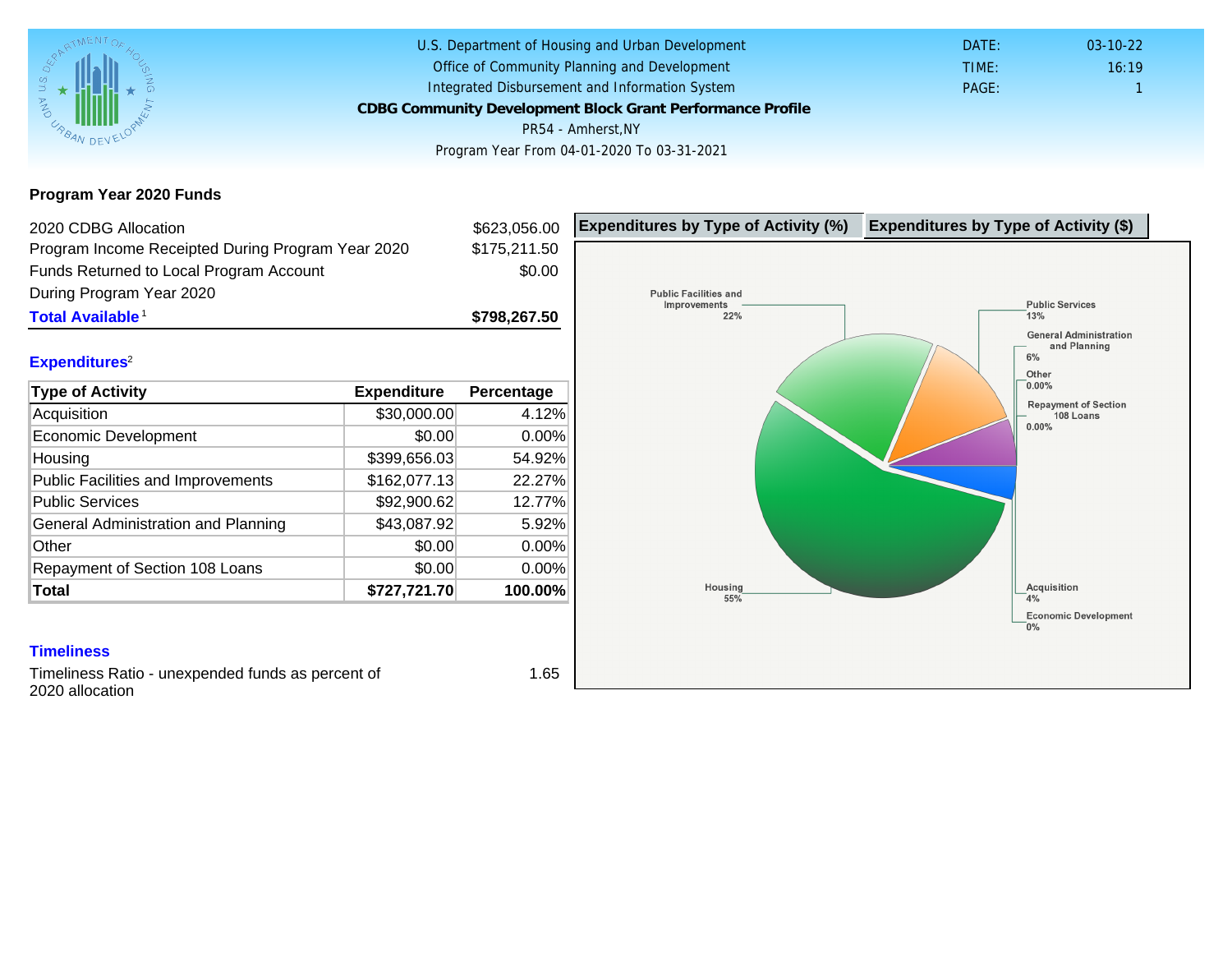### Program Targeting

| 1 - Percentage of Expenditures Assisting Low-<br>and Moderate-Income Persons and Households<br>Either Directly or On an Area Basis <sup>3</sup>                                                                                | 93.11%   |
|--------------------------------------------------------------------------------------------------------------------------------------------------------------------------------------------------------------------------------|----------|
| 2 - Percentage of Expenditures That Benefit<br>Low/Mod Income Areas                                                                                                                                                            | 18.35%   |
| 3 -Percentage of Expenditures That Aid in The<br>Prevention or Elimination of Slum or Blight                                                                                                                                   | 6.89%    |
| 4 - Percentage of Expenditures Addressing<br><b>Urgent Needs</b>                                                                                                                                                               | $0.00\%$ |
| 5 - Funds Expended in Neighborhood<br>(Community For State) Revitalization Strategy<br>Areas and by Community Development<br>Financial Institution.<br>6-Percentage of Funds Expended in<br>Neighborhood (Community For State) | \$0.00   |
| Revitalization Strategy Areas and by Community<br>Development Financial Institution                                                                                                                                            | 0.00%    |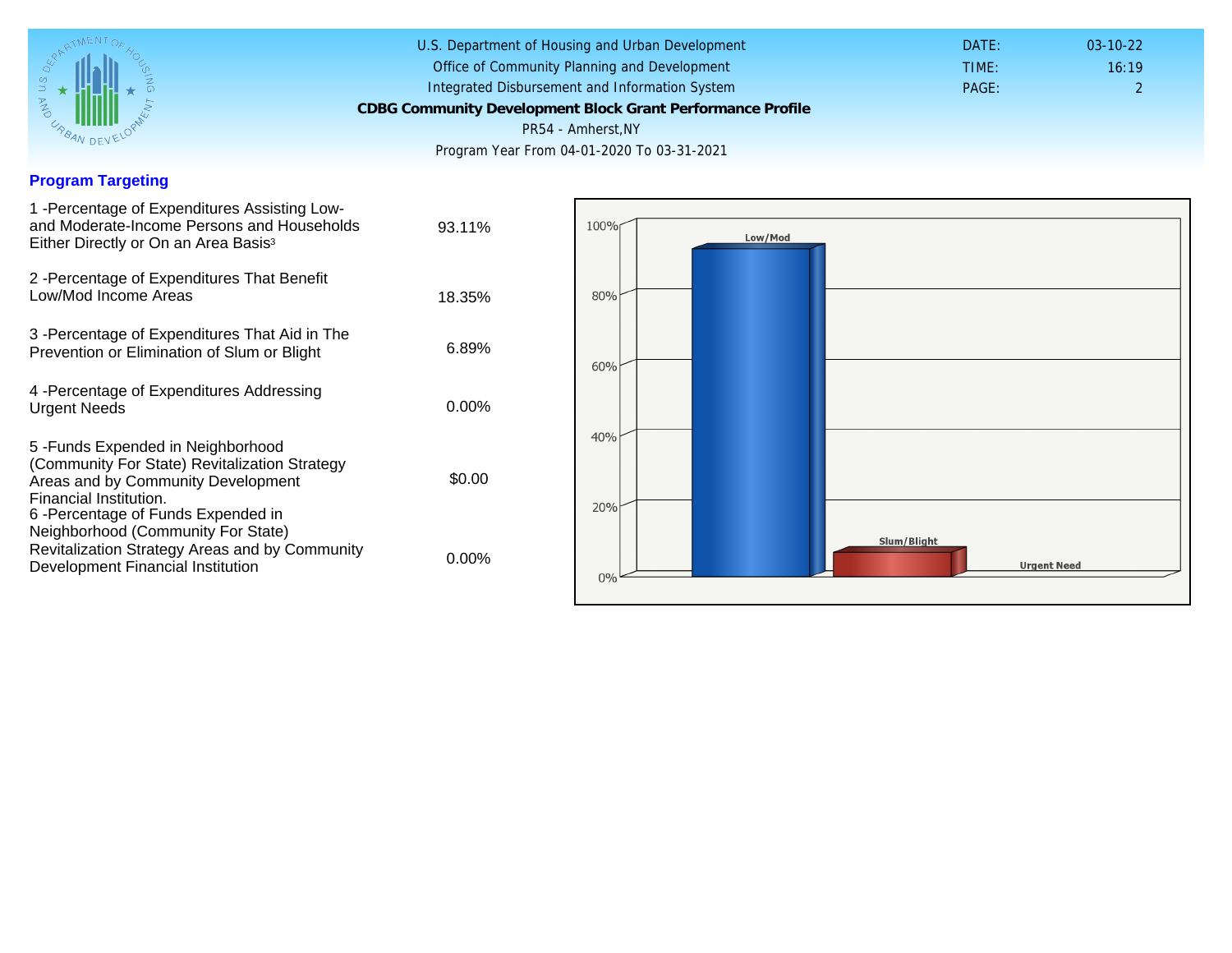# CDBG Beneficiaries by Racial/Ethnic Category <sup>4</sup>

| Race                                              | Total    | Hispanic |
|---------------------------------------------------|----------|----------|
| White                                             | 68.76%   | 100.00%  |
| Black/African American                            | 19.32%   | $0.00\%$ |
| Asian                                             | 5.44%    | $0.00\%$ |
| IAmerican Indian/Alaskan Native                   | 0.00%    | $0.00\%$ |
| lNative Hawaiian/Other Pacific Islander           | $0.00\%$ | $0.00\%$ |
| American Indian/Alaskan Native & White            | 0.00%    | $0.00\%$ |
| Asian & White                                     | 0.00%    | 0.00%    |
| Black/African American & White                    | 2.35%    | $0.00\%$ |
| Amer. Indian/Alaskan Native & Black/African Amer. | $0.09\%$ | $0.00\%$ |
| <b>Other multi-racial</b>                         | 4.03%    | 0.00%    |
| Asian/Pacific Islander (valid until 03-31-04)     | 0.00%    | 0.00%    |
| Hispanic (valid until 03-31-04)                   | 0.00%    | 0.00%    |

## Income of CDBG Beneficiaries

| Income Level                          | Percentage |  |
|---------------------------------------|------------|--|
| Extremely Low Income (<=30%)          | 8.07%      |  |
| Low Income (30-50%)                   | 85.37%     |  |
| Moderate Income (50-80%)              | 5.82%      |  |
| Total Low and Moderate Income (<=80%) | 99.25%     |  |
| Non Low and Moderate Income (>80%)    | 0.75%      |  |